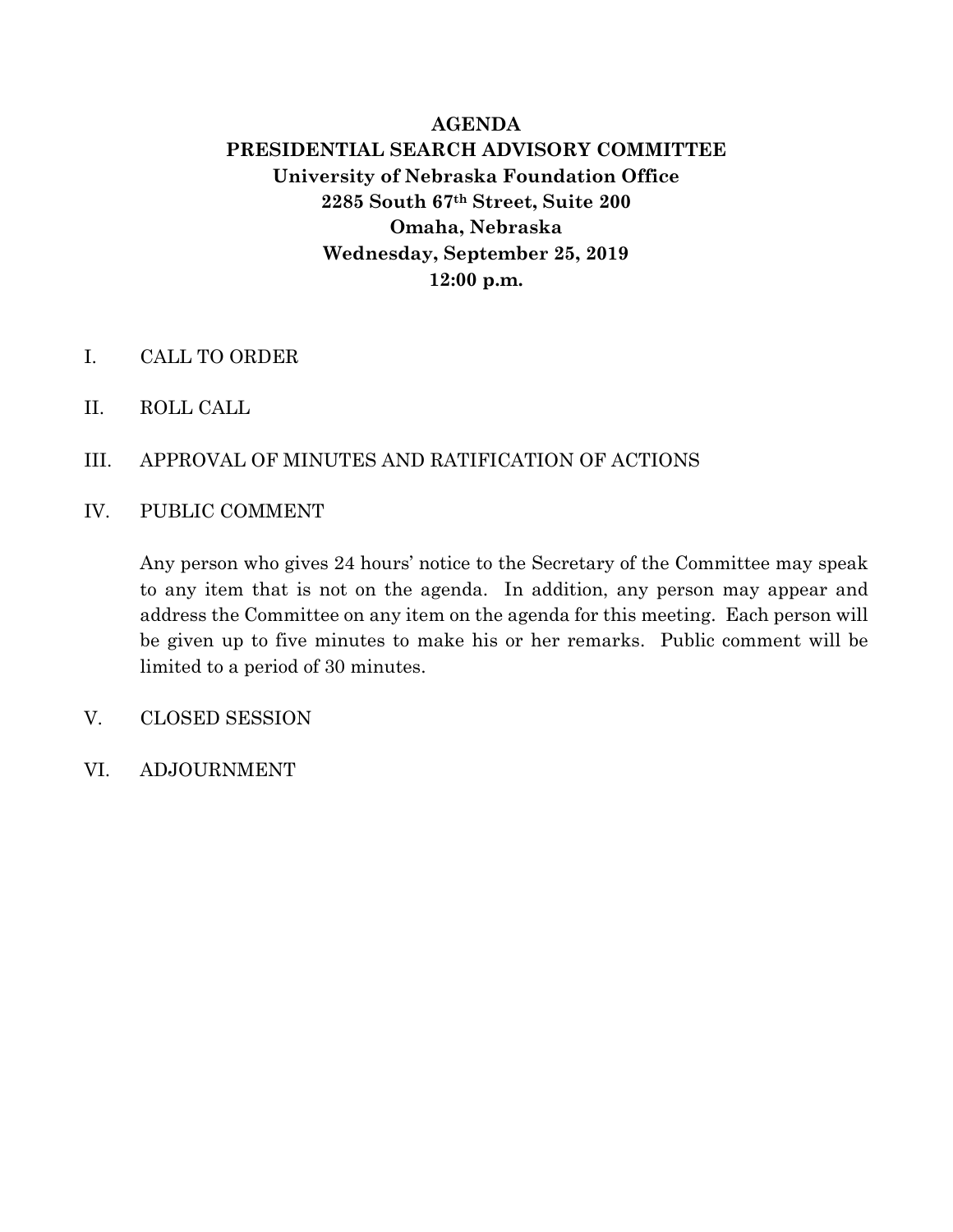The Presidential Search Advisory Committee of the University of Nebraska met on September 10, 2019, at 1:00 p.m. in meeting room B1/B2 of the Nebraska Innovation Campus Conference Center, located at 2021 Transformation Drive, Lincoln, Nebraska, in a publicly convened session, the same being open to the public and having been preceded by advance publicized notice, a copy of which is attached to the minutes of this meeting as Attachment 1.

In compliance with the provisions of *Neb. Rev. Stat.* § 84-1411, printed notice of this meeting was sent to each member of the Presidential Search Advisory Committee and was posted in the first floor lobby of Varner Hall. In addition, copies of such notice were sent to the Lincoln Journal Star, Omaha World Herald, the Daily Nebraskan, the Gateway, the Antelope, the Kearney Hub, and the Lincoln office of the Associated Press on September 3, 2019.

Committee members present: Theresa Barron-McKeagney Susie Buffett Matt Davison Kwame Dawes Mike Flood Bruce Grewcock Gilbert Hinga Sarah Hotovy Stancia Jenkins JoAnn Martin Dawn Mollenkopf Tonn Ostergard Lance Perez Bob Phares Jim Pillen, Chair Rob Schafer Bryan Slone Tanya Storer Barbara Weitz Aya Yousuf

Jeff Gold arrived at the meeting at approximately 1:10 p.m.

Members not present: Tom Henning Steve Nelson

AGB Search, LLC participating: Sally Mason Rod McDavis Garry Owens Kimberly Templeton

Staff present: Phil Bakken, Chief of Staff and Secretary to the Presidential Search Advisory Committee Erin Busch, Associate General Counsel and Director of University Records

### **I. CALL TO ORDER**

#### **II. ROLL CALL**

The Presidential Search Advisory Committee convened at 1:03 p.m. in meeting room B1/B2 of the Nebraska Innovation Campus Conference Center, located at 2021 Transformation Drive in Lincoln, Nebraska on September 10, 2019. Attendance is indicated above.

Chairman Pillen announced the location of the Open Meetings Act in meeting room B1/B2.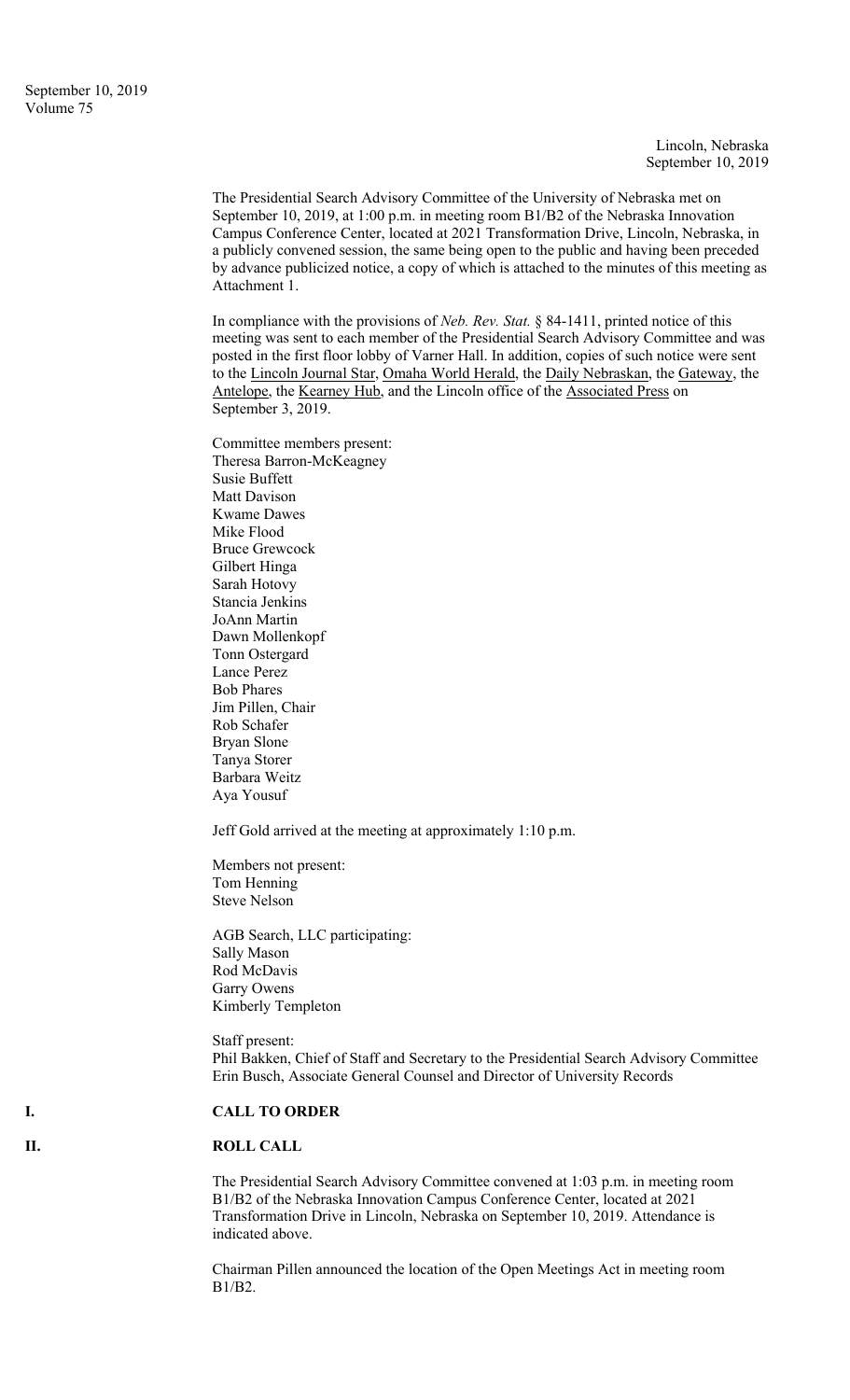| Ш.     | APPROVAL OF MINUTES AND RATIFICATION OF ACTIONS                                                                                                                                                                                                                                                                                                                                                                                                                                         |
|--------|-----------------------------------------------------------------------------------------------------------------------------------------------------------------------------------------------------------------------------------------------------------------------------------------------------------------------------------------------------------------------------------------------------------------------------------------------------------------------------------------|
|        | Chairman Pillen stated that one correction was needed to the minutes from the Presidential<br>Search Advisory Committee meeting on July 9, 2019. Jeff Gold needed to be added to the<br>list of committee members present.                                                                                                                                                                                                                                                              |
| Motion | Moved by Pillen and seconded by Grewcock to approve the minutes of the Presidential<br>Search Advisory Committee meeting on July 9, 2019 as corrected.                                                                                                                                                                                                                                                                                                                                  |
| Action | Voting Aye: Buffett, Davison, Dawes, Flood, Grewcock, Hinga, Hotovy, Jenkins, Martin,<br>Mollenkopf, Ostergard, Perez, Phares, Pillen, Schafer, Slone, Storer, Weitz, Yousuf,<br>Barron-McKeagney. Motion carried.                                                                                                                                                                                                                                                                      |
| IV.    | <b>PUBLIC COMMENT</b>                                                                                                                                                                                                                                                                                                                                                                                                                                                                   |
|        | None                                                                                                                                                                                                                                                                                                                                                                                                                                                                                    |
| V.     | DISCUSSION OF QUALITIES AND ATTRIBUTES FOR CANDIDATE<br><b>EVALUATION</b>                                                                                                                                                                                                                                                                                                                                                                                                               |
|        | Chairman Pillen shared a summary of feedback received during the September 3-9<br>listening sessions. The Committee discussed the types of candidate backgrounds members<br>are most interested in; and further enrichment of the Leadership Profile.                                                                                                                                                                                                                                   |
| VI.    | <b>CLOSED SESSION</b>                                                                                                                                                                                                                                                                                                                                                                                                                                                                   |
|        | Closed Session                                                                                                                                                                                                                                                                                                                                                                                                                                                                          |
| Motion | Moved by Weitz and seconded by Phares that the Committee go into closed session as<br>authorized by Neb. Rev. Stat. § 84-1410 for the protection of the public interest, and to<br>prevent needless injury to the reputation of persons who have not requested a public<br>hearing, for the purpose of holding a discussion limited to the following subject:<br>• Confidential personnel matters involving the search and selection of the President of<br>the University of Nebraska. |
|        | Chairman Pillen asked for a roll call vote.                                                                                                                                                                                                                                                                                                                                                                                                                                             |
| Action | Voting Aye: Davison, Dawes, Flood, Gold, Grewcock, Hinga, Hotovy, Jenkins, Martin,<br>Mollenkopf, Perez, Phares, Pillen, Schafer, Slone, Storer, Weitz, Yousuf, Barron-<br>McKeagney, Buffett. Motion carried.                                                                                                                                                                                                                                                                          |
|        | Chairman Pillen declared that the closed session would be strictly limited to a discussion<br>of:                                                                                                                                                                                                                                                                                                                                                                                       |
|        | Confidential personnel matters involving the search and selection of the President of<br>$\bullet$<br>the University of Nebraska.                                                                                                                                                                                                                                                                                                                                                       |
|        | The Committee went into closed session at 1:40 p.m.                                                                                                                                                                                                                                                                                                                                                                                                                                     |
|        | The Committee reconvened the open meeting at 4:55 p.m.                                                                                                                                                                                                                                                                                                                                                                                                                                  |
| VII.   | <b>ADJOURNMENT</b>                                                                                                                                                                                                                                                                                                                                                                                                                                                                      |
|        | There being no further business, the meeting was adjourned by Chairman Pillen at<br>$4:56$ p.m.                                                                                                                                                                                                                                                                                                                                                                                         |
|        | Respectfully submitted,                                                                                                                                                                                                                                                                                                                                                                                                                                                                 |
|        | Philip J. Bakken<br>Secretary, Presidential Search<br><b>Advisory Committee</b>                                                                                                                                                                                                                                                                                                                                                                                                         |

James D. Pillen Chairman, Presidential Search Advisory Committee

 $\mathcal{L}_\text{max}$